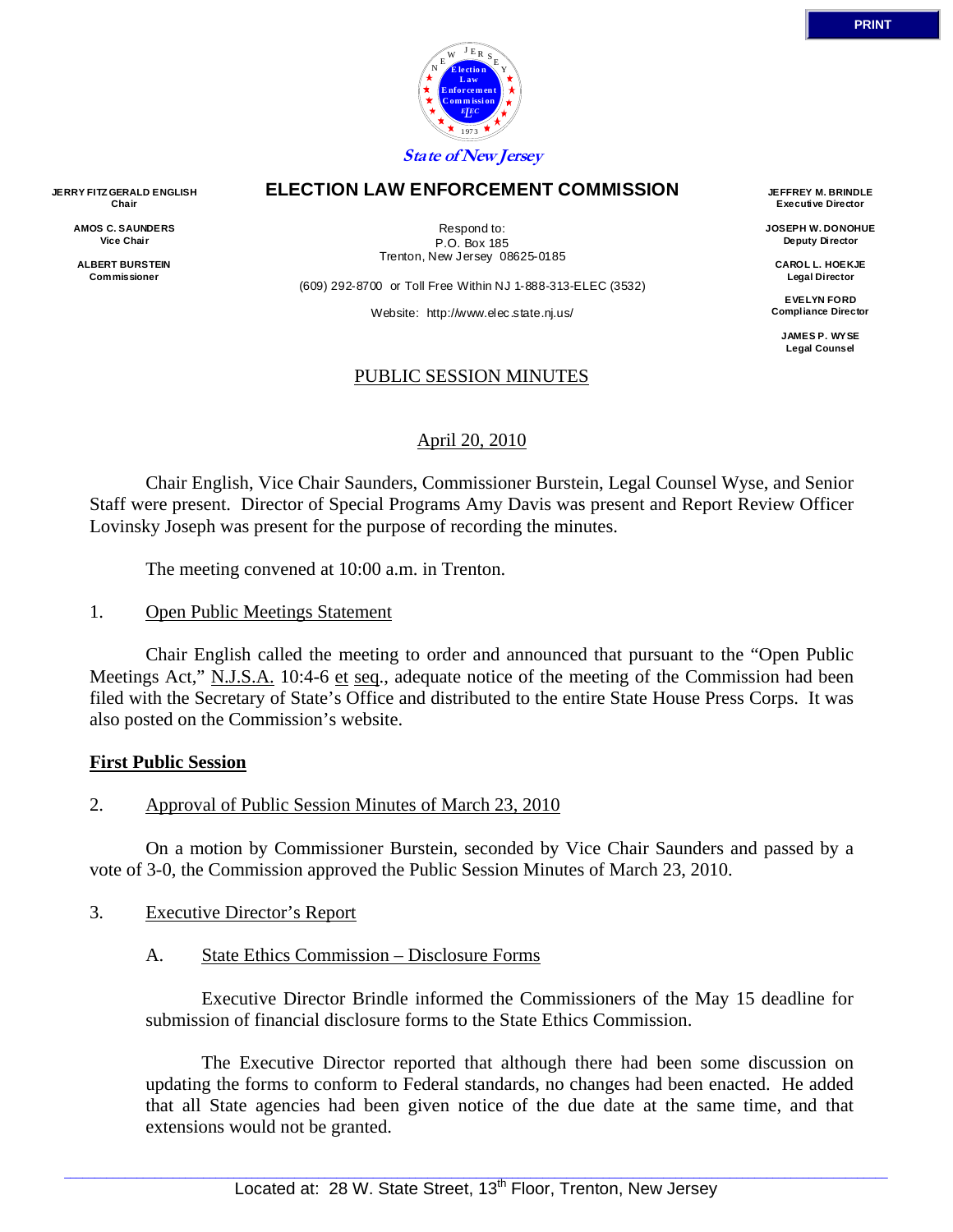Executive Director Brindle noted that detailed instructions on filling out the disclosure forms were available on the Ethics Commission's website.

### B. Treasurer Training

 Executive Director Brindle reported on the treasurer training session held in preparation for the May Municipal election at the Robert Treat Hotel in Newark on April 1, 2010. He stated that the session was well attended.

 The Executive Director also informed the Commissioners of a treasurer training session facilitated by Senior Compliance Officer Kim Key for the "Ready to Run" conference sponsored by the Center for American Women and Politics.

 Executive Director Brindle also reported that the Commission had accepted an invitation by the Warren County Clerk to hold a treasurer training conference, which was facilitated by Assistant Compliance Officer Danielle Hacker and had about 30 people in attendance.

 The Executive Director announced that the Commission would hold four in-house treasurer training sessions in preparation for the May Municipal election.

### C. Attorney General and U.S. Attorney Training in Campaign Finance Law

 Executive Director Brindle reported that progress had been made in reaching out to the Attorney General and U.S. Attorney in facilitating campaign finance law training sessions. He added that sessions would likely take place in the summer.

## D. Scanning of Lobbying Reports

 Executive Director Brindle announced that the Commission was in the process of scanning annual lobbying financial disclosure reports in order to make them accessible online. He noted that this project was proceeding under the direction of Executive Secretary Maureen Tilbury.

## E. "Snap-Shot" Analytical Press Releases

 Executive Director Brindle informed the Commissioners of the latest "snap-shot" analytical press release containing information relevant to the school board election. He noted that the data for the school board election was also available on the local contributor database.

 The Executive Director reported that the Commission had also released analytical press releases concerning pay-to-play activity, the May Municipal election, and the "Big Six" committees. He noted that these releases have been of use to the press.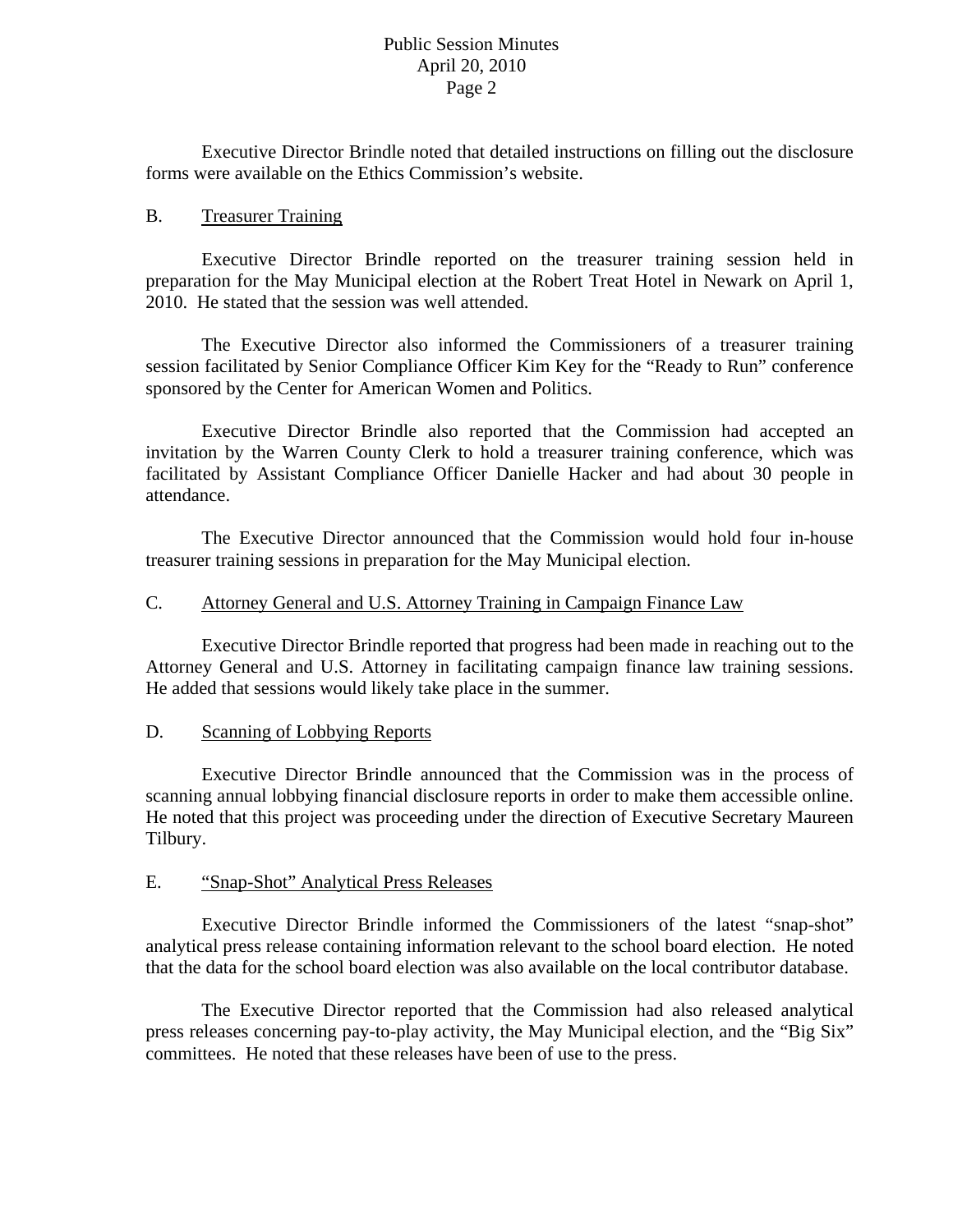### F. Legislative, Agency, and Advocacy Organization Leadership Meetings

 Executive Director Brindle related a meeting with the public policy advocacy organization New Jersey Citizen Action in which proposals contained within the annual report were discussed. He stated that the meeting had been productive and had generated a positive response.

 The Executive Director also reported that productive meetings had been held with Chief Counsel Jeffrey Chiesa and leadership of both parties in the Legislature.

## G. Spring/Summer Meeting Schedule

- May 18, 2010 at 11:00 a.m. in Trenton;
- June 15, 2010 at  $11:00$  a.m. in Trenton; and,
- $\bullet$  July 20, 2010 at 11:00 a.m. in Trenton.

Chair English asked if there had been any meetings with representatives of the Department of the Treasury to clarify the roles of the Commission and Treasury in enforcing pay-to-play laws.

 Executive Director Brindle replied that there is constant communication between the two agencies, with Special Programs Director Amy Davis serving as main liaison with Treasury.

 The Executive Director reported that the consensus among both agencies was that Treasury would administer contracts, while the Commission would enforce disclosure.

 Chair English asked if the Commission received questions from the public concerning the sections of the pay-to-play law administered by Treasury.

 Special Programs Director Amy Davis replied that the Commission receives many questions concerning aspects of pay-to-play law that are the domain of Treasury, but that staff nonetheless assists such callers as well as directs them to the FAQ on the Treasury website.

 Director Davis noted that the Commission website also contains a link to the Secretary of State's office for information concerning local pay-to-play ordinances.

 The Chair asked if calls to the Commission concerning Treasury administration of pay-to-play laws would continue.

 Director Davis stated that she anticipated this would be the case. She noted that the ease with which one can talk to live personnel encourages individuals to call the Commission.

 Chair English praised staff for performing service above and beyond their regular responsibilities.

 Executive Director Brindle reported that there was a consensus among members of the Legislature that pay-to-play laws should be standardized and simplified.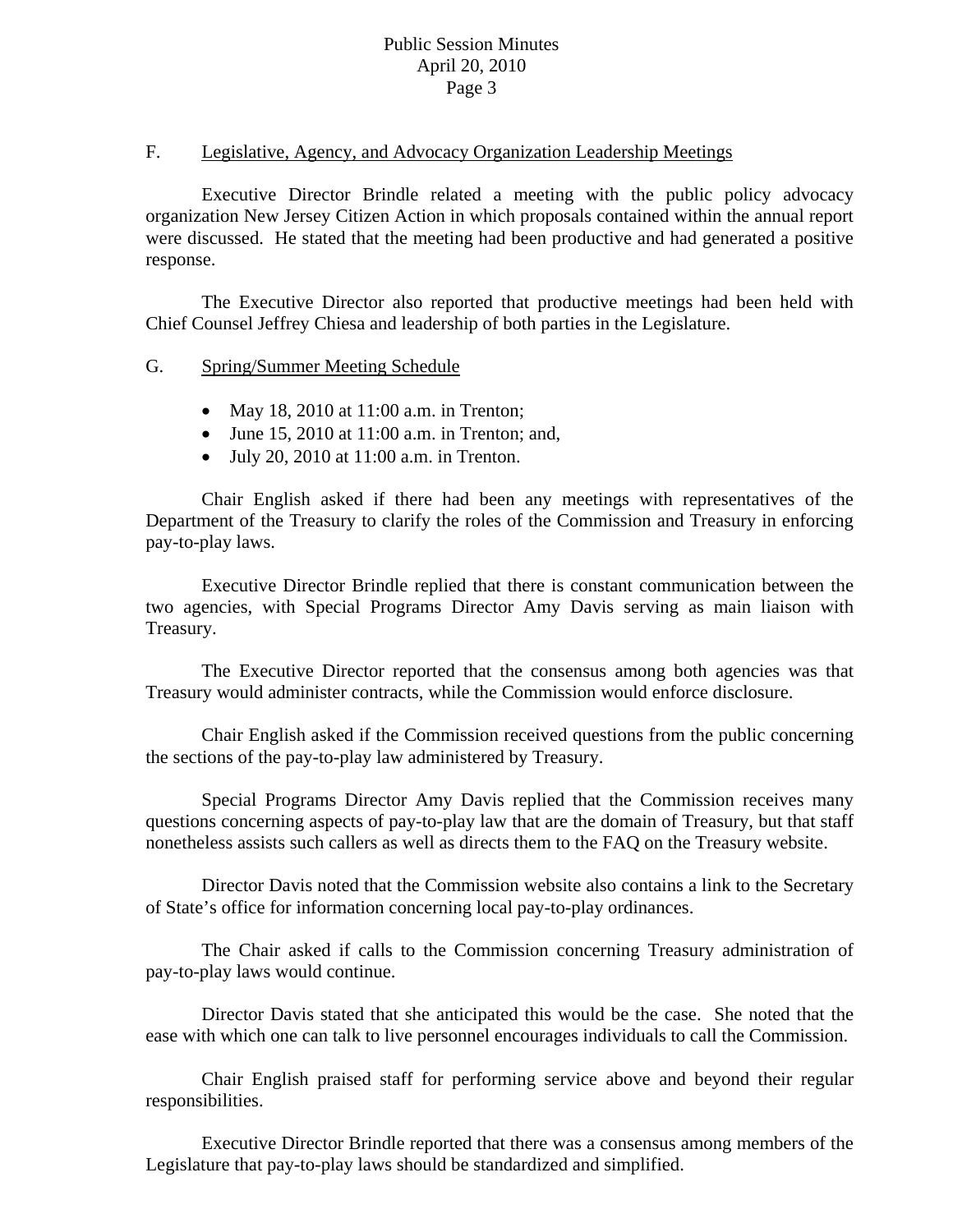### 4. Resolution to go into First Executive Session

 On a motion by Vice Chair Saunders, seconded by Commissioner Burstein and passed by a vote of 3-0, the Commission resolved to go into Executive Session to discuss anticipated litigation, which will become public as follows:

- A. Final Decision Recommendations in violation proceedings which will not become public. However, the Final Decisions resulting from those recommendations will become public not later than seven business days after mailing to the named respondents.
- B. Investigative Reports of possible violations, which reports will not become public. However, any complaint generated as the result of an Investigative Report will become public not later than seven business days after mailing to the named respondents.

## **Second Public Session – 11:15 a.m.**

5. Public Hearing Concerning Administration of the 2009 Gubernatorial Public Financing Program – 11:15 a.m.

 Chair English announced that a public hearing was being conducted concerning administration of the 2009 New Jersey Gubernatorial Public Financing Program. She said that the hearing was being conducted as part of the Commission's review and analysis of the public financing program and is intended to obtain witnesses' recommendations for statutory and regulatory changes.

The following individuals appeared to offer testimony:

- Ronald Gravino, Treasurer, Christie Campaign;
- Mark Magyar, Policy Director, Daggett Campaign;
- Peter Olsen, Treasurer, Daggett Campaign;
- Ingrid Reed, Professor, Eagleton Institute of Politics;
- Anne Ruach Nicolas, Executive Director, League of Women Voters of NJ;
- Sandra Matsen, Lobbyist, League of Women Voters of NJ; and,
- Thomas G. Dallessio, Executive Director, Leadership NJ.

A court reporter was available to record the proceedings.

## 6. Resolution to go into Second Executive Session

 On a motion by Vice Chair Saunders, seconded by Commissioner Burstein and passed by a vote of 3-0, the Commission resolved to go into Executive Session to discuss personnel matters.